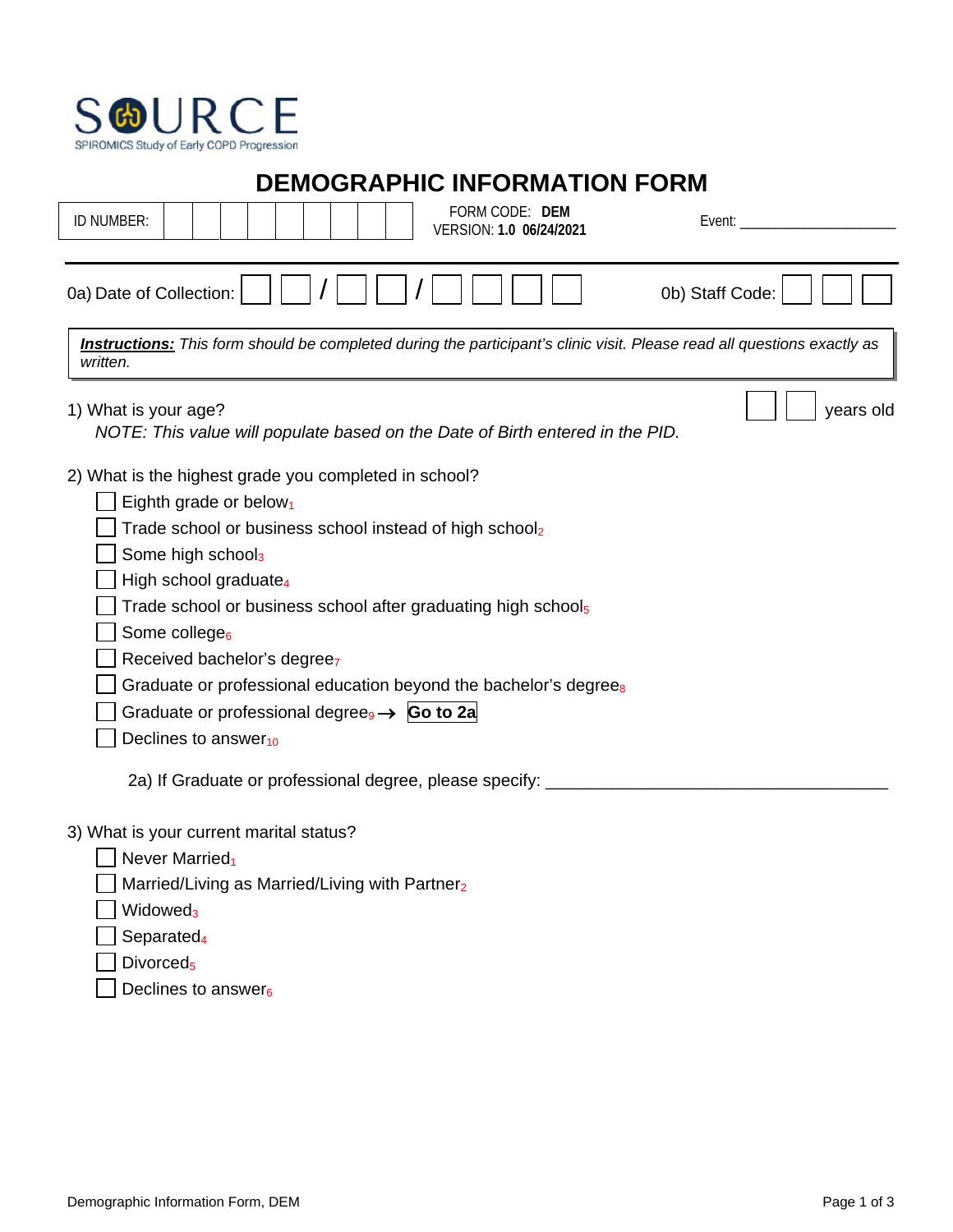| vent |  |
|------|--|
|      |  |

| 10.11111000<br>ID IVOIVIDEIV. |  |  |  |  |  |  |  |  |  |  |
|-------------------------------|--|--|--|--|--|--|--|--|--|--|
|-------------------------------|--|--|--|--|--|--|--|--|--|--|

4) What is your total yearly household income?

 $\Box$  Under \$15,000<sub>1</sub>

 $\Box$  \$15,000 - \$34,999<sub>2</sub>

- $\Box$  \$35,000 \$49,999<sub>3</sub>
- $\Box$  \$50,000 \$74,999<sub>4</sub>
- $\Box$  \$75,000 or more<sub>5</sub>
- $\Box$  Declines to answer<sub>6</sub>
- 5) Are you of Hispanic or Latino heritage?
	- Not Hispanic or Latino0 → **Go to 6**
	- Hispanic or Latino (of Spanish culture or origin regardless of race) $_1$ 
		- 5a) Which of the following best describes your Hispanic/Latino heritage?

FORM CODE: DEM VERSION: 1.0 06/24/2021

- $\Box$  Central American or Central American descent<sub>1</sub>
- $\Box$  Cuban or Cuban descent<sub>2</sub>
- $\Box$  Mexican or Mexican descent<sub>3</sub>
- Puerto-Rican or Puerto-Rican descent<sub>4</sub>
- $\Box$  South American or South American descents
- $\Box$  Dominican or Dominican descent
- $\sqrt{ }$  More than one heritage<sub>7</sub>
- $\Box$  Other<sub>8</sub>

5a1) If Other, please specify: \_\_\_\_\_\_\_\_\_\_\_\_\_\_\_\_\_\_\_\_\_\_\_\_\_\_\_\_\_\_\_\_\_\_\_\_\_\_\_\_\_\_\_\_\_\_\_\_\_\_\_

6) Which of the following categories would you use to describe yourself? *(check all that apply)*

|                                                                                                                                                                          | res. |
|--------------------------------------------------------------------------------------------------------------------------------------------------------------------------|------|
| 6a) <b>Caucasian/White</b> (a person having<br>origins in any of the original peoples of<br>Europe, the Middle East, or North Africa)                                    |      |
| 6b) Black or African American (a person<br>having origins in any of the black racial<br>groups of Africa)                                                                |      |
| 6c) Asian (a person having origins in any<br>of the original peoples of the Far East,<br>Southeast Asia including the Philippine<br>Islands, or the Indian subcontinent) |      |
| 6d) American Indian or Alaska Native (a<br>person having origins in any of the<br>original peoples of North, Central, or<br>South America, and who maintains tribal      |      |
| affiliations or community attachment)                                                                                                                                    |      |

6e) **Native Hawaiian or Other Pacific Islander**